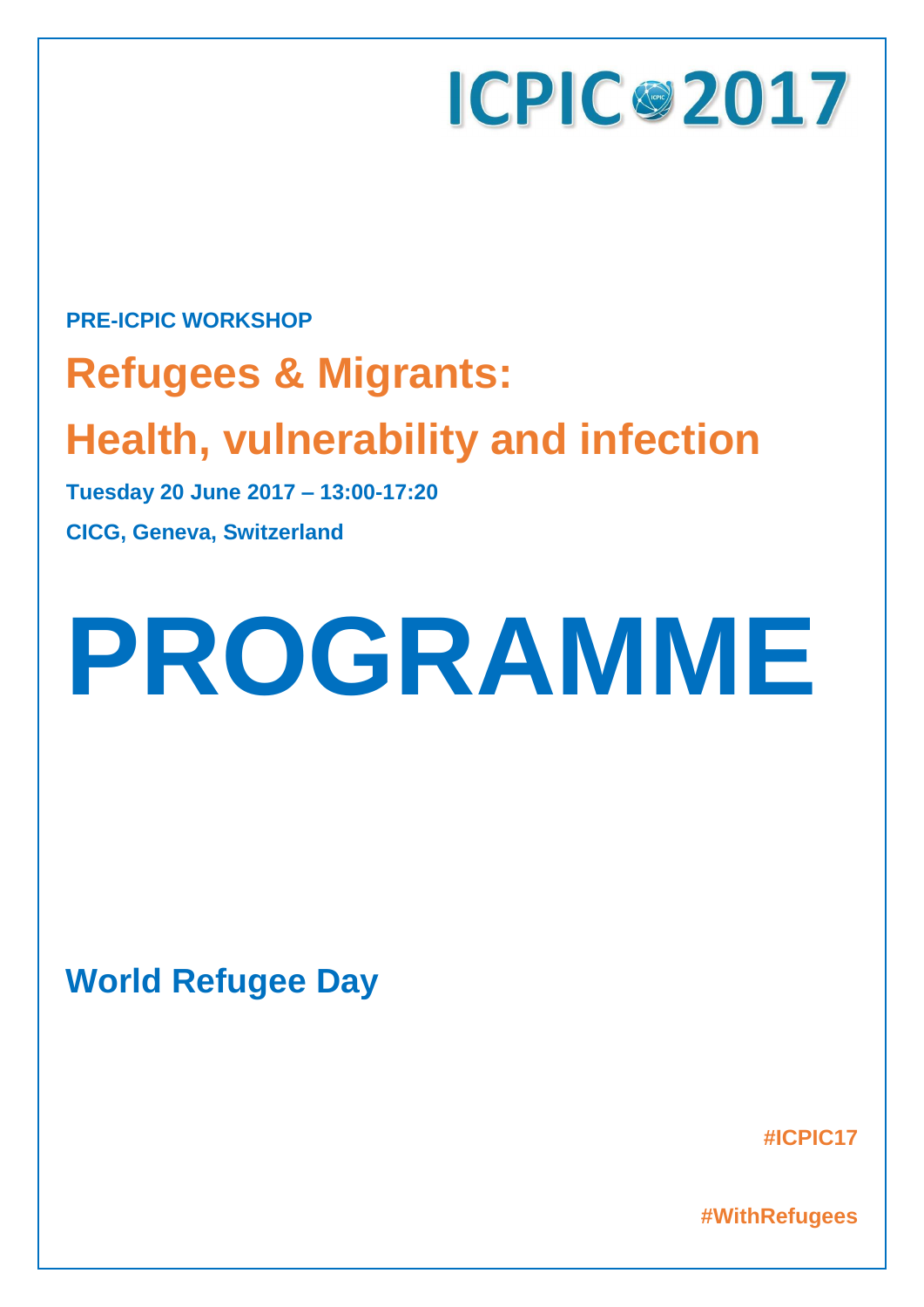| <b>Refugees &amp; Migrants: Health, vulnerability and infection</b>                                                                                                   | Room 01             |
|-----------------------------------------------------------------------------------------------------------------------------------------------------------------------|---------------------|
| Chairpersons: Kanokporn Kaojaroen (World Health Organization, WHO)<br>Marc Mendelson (International Society for Infectious Diseases, ISID)                            |                     |
|                                                                                                                                                                       |                     |
| <b>Welcome address</b><br>Mohamed Abbas                                                                                                                               | 13:00               |
| Geneva University Hospitals (HUG)                                                                                                                                     |                     |
| Voyage at the heart of the migrant crisis                                                                                                                             | 13:05               |
| Laure Gabus                                                                                                                                                           |                     |
| Freelance journalist                                                                                                                                                  |                     |
| Migrant health and healthcare determinants                                                                                                                            | 13:25               |
| <b>Manuel Carballo</b><br>International Center for Migration Health and Development (ICMHD)                                                                           |                     |
|                                                                                                                                                                       |                     |
| Overview of the humanitarian response<br>Esperanza Martinez                                                                                                           | 13:45               |
| International Committee of the Red Cross                                                                                                                              |                     |
| Challenges on the field related to patient management                                                                                                                 | 14:05               |
| <b>Tammam Aloudat</b>                                                                                                                                                 |                     |
| Médecins Sans Frontière (MSF)                                                                                                                                         |                     |
| Q&A Session                                                                                                                                                           | 14:25               |
| <b>COFFEE BREAK</b>                                                                                                                                                   | 14:40               |
| <b>Short video viewing</b>                                                                                                                                            | 15:05               |
| Infectious diseases in migrants                                                                                                                                       | 15:10               |
| <b>Yves Jackson</b>                                                                                                                                                   |                     |
| Geneva University Hospitals (HUG)                                                                                                                                     |                     |
| <b>Infection control conundrums</b>                                                                                                                                   | 15:30               |
| Sophie Durieux<br>Geneva University Hospitals (HUG)                                                                                                                   |                     |
|                                                                                                                                                                       |                     |
| STDs and vaccine-preventable diseases<br>Aleksandra Jablonka                                                                                                          | 15:50               |
| Medizinische Hochschule Hannover (MHH)                                                                                                                                |                     |
| The situation in Greece                                                                                                                                               | 16:10               |
| Sotirios Tsiodras                                                                                                                                                     |                     |
| Hellenic Centre for Infectious Diseases Control, National and Kapodistrian University of Athens                                                                       |                     |
| <b>Q&amp;A Session</b>                                                                                                                                                | 16:30               |
| Conclusion with a round-table discussion                                                                                                                              | 16:45               |
| All contributors listed above will take part in the round table discussion, with the kind contribution of Roumyana                                                    |                     |
| Petrova-Benedict (International Organization for Migration), Daniel Koch (Office Fédéral de la Santé Publique),<br>Javier Bartolomei (HUG) and Joanna Morris (UNHCR). |                     |
|                                                                                                                                                                       |                     |
| <b>Closing statement</b>                                                                                                                                              | 17:15               |
| >>More on Refugees & Migrants                                                                                                                                         | <b>ICPIC Lounge</b> |
|                                                                                                                                                                       |                     |
| Participants to the Pre-ICPIC workshop and conference are invited to visit the ICPIC Lounge where materials on<br>the theme of Refugees & Migrants will be exhibited. |                     |

Do not miss the photo exhibit, World Health Organization fact sheets and video interviews!